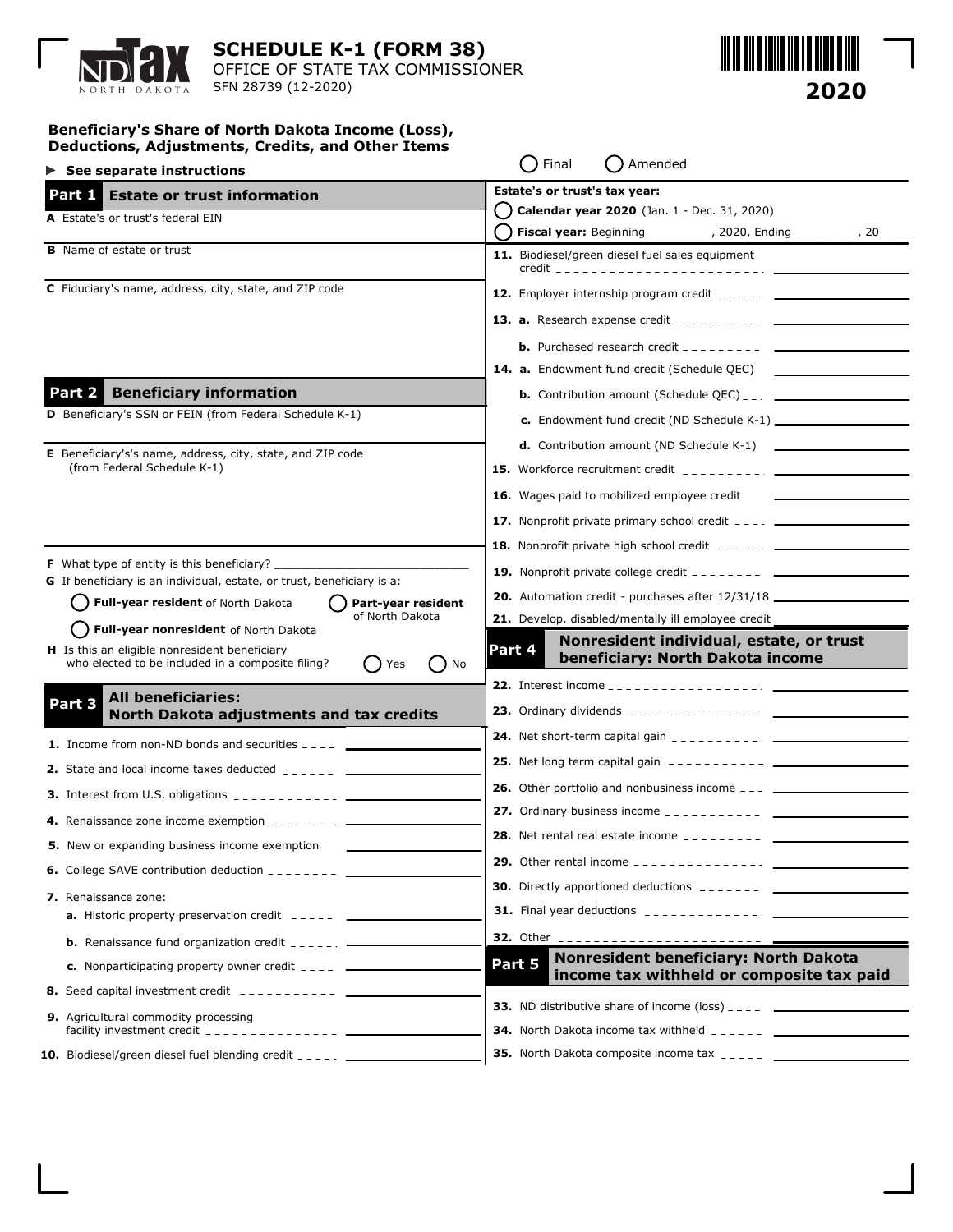# **Purpose of form**

North Dakota Schedule K-1 (Form 38) is a supplemental schedule provided by a fiduciary of an estate or trust to its beneficiaries. It provides information the beneficiaries may need to complete their North Dakota income tax returns. For this purpose, "beneficiary" includes an owner of a grantor trust.

### **Resident individual, estate, or trust**

**beneficiary.** If you are a North Dakota resident individual, estate, or trust, your entire distributive share of income from the estate or trust is subject to North Dakota income tax. North Dakota Schedule K-1 was issued to you only to show your distributive share of the estate's or trust's North Dakota statutory adjustments and tax credits that may affect your North Dakota income tax return. See Part 3 of the schedule.

**Nonresident individual, estate, or trust beneficiary.** If you are a nonresident individual, estate, or trust, only the portion of your distributive share of income from the estate or trust that is derived from North Dakota sources is subject to North Dakota income tax. North Dakota Schedule K-1 was issued to you to show your distributive share of the following items:

- North Dakota income, gains, losses, and deductions. See Part 4 of the schedule.
- North Dakota statutory adjustments and tax credits. See Part 3 of the schedule.
- North Dakota income tax withheld from your distributive share of North Dakota income. See Part 5 of the schedule.
- North Dakota income tax paid on your distributive share of North Dakota income in a composite filing. See "Composite filing election" under "General instructions" and Part 5 of the schedule.

#### **Partnership or corporation beneficiary.**

If you are a partnership, C corporation, S corporation, or a limited liability company treated like a partnership or corporation, North Dakota Schedule K-1 was issued to you only to show your distributive share of North Dakota statutory adjustments and tax credits. See Part 3 of the schedule.

If you are a partnership, S corporation, or a limited liability company treated like a partnership or S corporation, and if your commercial domicile is located outside North Dakota, the schedule may also show your distributive share of the following items:

- North Dakota income subject to North Dakota income tax withholding. See Part 5 of the schedule.
- North Dakota income tax withheld from your distributive share of North Dakota income. See Part 5 of the schedule.
- North Dakota income tax paid on your distributive share of North Dakota income in a composite filing. See "Composite filing election" under "General instructions" and Part 5 of the schedule.

### **General instructions**

These instructions explain where to report the information from Schedule K-1 (Form 38) on the North Dakota income tax return.

**Tax year.** References to a North Dakota form and line number contained in these instructions are references to the form in use for the 2020 calendar year. However, if you file your return on a calendar year basis, but the estate or trust files its return on a fiscal year basis, report the amounts on your return for the year in which the estate's or trust's fiscal year ends. For example, if the estate or trust has a fiscal year ending in February 2021, report the amounts from the 2020 Schedule K-1 (Form 38) on your 2021 tax return. The estate's or trust's tax year is shown at the top of the schedule.

**Composite filing election.** If Item H in Part 2 of Schedule K-1 (Form 38) is checked "Yes," you elected to include your distributive share of North Dakota income in a composite filing by the fiduciary. Ignore any amounts shown in Parts 3 through 5 of Schedule K-1 (Form 38); they are not applicable if you elected to be included in a composite filing. The income tax paid on your behalf by the fiduciary under the composite filing method satisfies your North Dakota income tax filing and payment obligations with respect to your North Dakota distributive share of income from the estate or trust. The North Dakota distributive share of income and composite income tax paid, as shown in Part 5 of Schedule K-1 (Form 38), are provided only for your information. If you later choose to revoke your composite filing election and file your own North Dakota income tax return, follow the instructions to Parts 3 through 5 to transfer the amounts from Schedule K-1 (Form 38) to your return.

**Amended Schedule K-1 (Form 38).** If you receive an amended North Dakota Schedule K-1 (Form 38) from the fiduciary for the estate or trust, you generally must file an amended North Dakota income tax return to report the revised information, in which case a copy of the amended Schedule K-1 (Form 38) must be attached to your amended North Dakota income tax return. If you previously elected to include your distributive share of North Dakota income in a composite filing, and you are not changing that election, you generally do not have to take any action and should retain the amended Schedule K-1 (Form 38) for your tax records.

# **Specific Instructions**

# **Part 3 All beneficiaries–North Dakota adjustments and tax credits**

Except for a nonresident beneficiary who elected to be included in a composite filing, the information in Part 3 of Schedule K-1 (Form 38) applies to all beneficiaries.

The following lists show where to enter an amount from Part 3 of Schedule K-1 (Form 38) on the North Dakota income tax return. Use the list that applies to your return. "Not applicable" in the right-hand column means that the item does not apply and should not be entered on the return.

### **Lines 1–21**

### *Form ND-1 filer:*

| Include the amount  |                          |
|---------------------|--------------------------|
| from this schedule: | On:                      |
| Lines $1-2$         | Not applicable           |
| Line 3              | Form ND-1, line 6        |
| Line 4              | Sch. RZ, Part 1, line 18 |
| Line 5              | Sch. ND-1SA, line 2      |
| Line 6              | Form ND-1, line 12       |
| Line 7a             | Sch. RZ, Part 4, line 7  |
| Line 7b             | Sch. RZ, Part 5, line 4  |
| Line 7c             | Sch. RZ, Part 6, line 6  |
| Line 8              | Sch. ND-1TC, line 4      |
| Line 9              | Sch. ND-1TC, line 3      |
| Line $10$           | Sch. ND-1TC, line 6      |
| Line 11             | Sch. ND-1TC, line 7      |
| Line 12             | Sch. ND-1TC, line 8a     |
| Line 13a            | Sch. ND-1TC, line 9a     |
| Line 13b            | Sch. ND-1TC, line 9b     |
| Line 14a            | Sch. ND-1TC, line 15b    |
| Line 14b            | See instructions to      |
|                     | Form ND-1, line 4        |
| Line 14c            | Sch. ND-1TC, line 15b    |
| Line 14d            | See instructions to      |
|                     | Form ND-1, line 4        |
| Line 15             | Sch. ND-1TC, line 11a    |
| Line 16             | Sch. ND-1TC, line 13     |